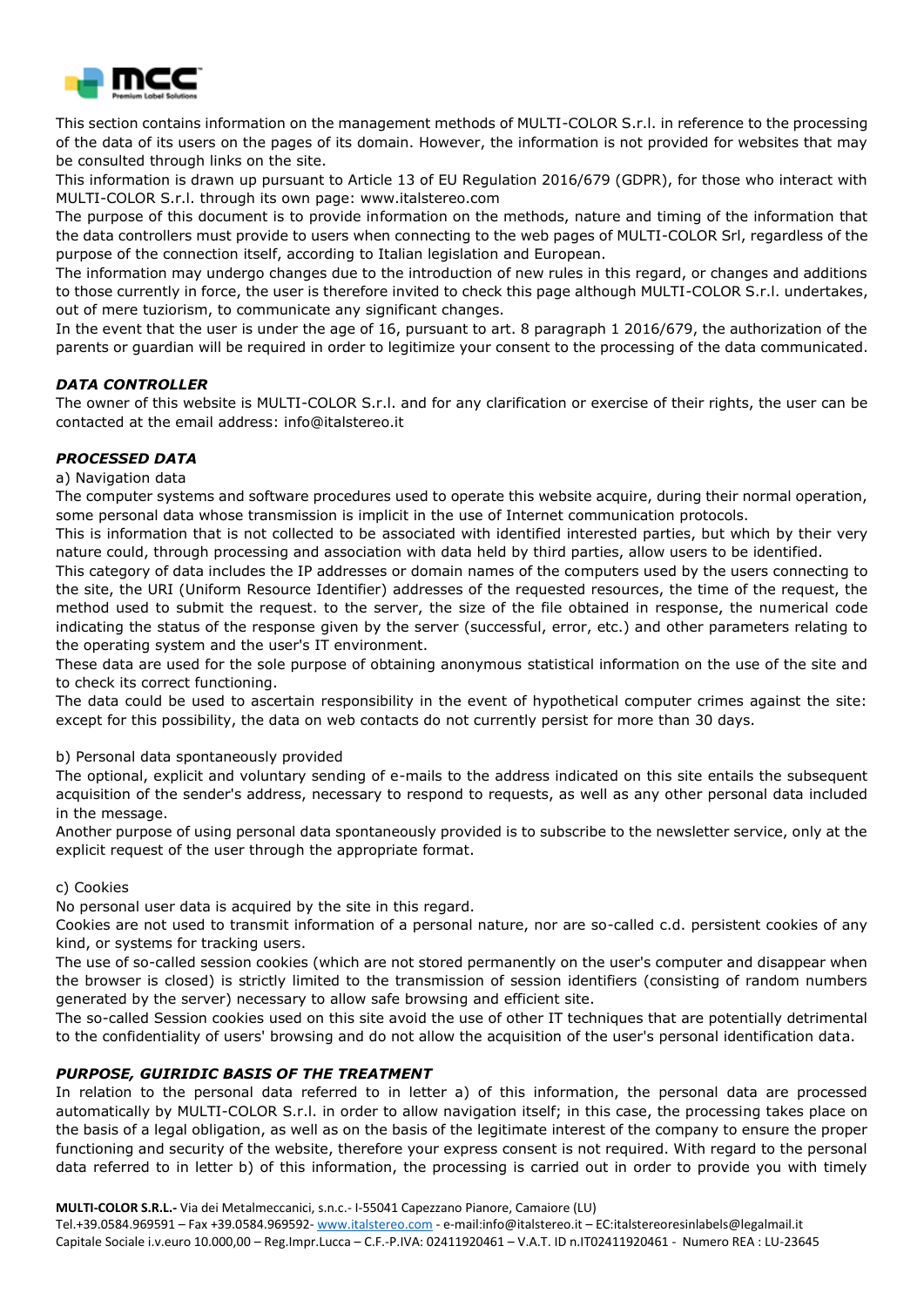

feedback; in this case, the processing is based on the execution of your request; your express consent is therefore not required.

# **NATURE OF THE PROVISION OF PERSONAL DATA**

Without prejudice to what is specified for navigation data in relation to which the conferment is required, as it is instrumental to navigation on the MULTI-COLOR S.r.l. website. the user is free to provide personal data in order to receive information from the aforementioned company.

#### **METHOD OF TREATMENT**

The processing of personal data is carried out through the use of automated tools with reference to the access data to the pages of the website. The processing of personal data takes place in full compliance with the provisions aimed at guaranteeing security and confidentiality, as well as, among other things, the accuracy, updating and relevance of personal data with respect to the stated purposes. The above is processed in an automated form and collected exclusively for the purpose of verifying the correct functioning of the site and for security reasons. This information will be processed solely on the basis of the legitimate interests of MULTI-COLOR S.r.l .. For security purposes, the automatically recorded data may possibly also include personal data such as the IP address, which could be used in accordance with the laws in force, in order to block attempts to damage the site or damage other users, as well as constituent activities crime. However, these identification data are never used for the identification or profiling of the user, but only for the purpose of protecting the site and its users, such information will be treated on the basis of the legitimate interests of the owner. The information that users of the site will deem to make public through the services and tools made available to them, are provided by the user knowingly and voluntarily, exempting this site from any liability for any violations of the law. It is up to the user to verify that they have permission to enter personal data of third parties or content protected by national and international standards.

## *DATA RETENTION PERIOD*

Without prejudice to the fact that the navigation data referred to in letter a) do not persist for more than 30 days, the processing of personal data takes place for the time strictly necessary to achieve the purposes for which they were collected or in any case on the basis of the established deadlines. by law.

It is also specified that specific security measures are observed to prevent the loss of data, illicit or incorrect use and unauthorized access.

When the processing is based on the User's consent, the Data Controller can keep the Personal Data longer until such consent is revoked. Furthermore, the Data Controller may be obliged to keep Personal Data for a longer period in compliance with a legal obligation or by order of an authority.

At the end of the retention period, the Personal Data will be deleted. Therefore, at the end of this term the right of access, cancellation, rectification and the right to data portability can no longer be exercised.

#### *RECIPIENTS OF PERSONAL DATA*

*Without prejudice to the communications made in execution of legal obligations, the data may be communicated, as authorized subjects for processing, to the subjects involved in the organization (administrative, commercial, marketing, legal, system administrators) or external subjects (such as third party technical service providers, postal couriers, hosting providers, IT companies, communication agencies) also appointed, if necessary, as Data Processors by the Data Controller.*

*The updated list of Managers can always be requested from the Data Controller.*

#### *RIGHTS OF THE INTERESTED PARTIES*

The Regulation grants you the exercise of specific rights which are set out below:

- confirmation as to whether or not your personal data is being processed and, in this case, to obtain access (right of access) art. 15;

- the correction of inaccurate personal data, or the integration of incomplete personal data (right of rectification) Article 16;

- the deletion of the data, if there is one of the reasons provided for by the Regulation (right to be forgotten) Article 17;

**MULTI-COLOR S.R.L.-** Via dei Metalmeccanici, s.n.c.- I-55041 Capezzano Pianore, Camaiore (LU) Tel.+39.0584.969591 – Fax +39.0584.969592- [www.italstereo.com](http://www.italstereo.com/) - e-mail:info@italstereo.it – EC:italstereoresinlabels@legalmail.it Capitale Sociale i.v.euro 10.000,00 – Reg.Impr.Lucca – C.F.-P.IVA: 02411920461 – V.A.T. ID n.IT02411920461 - Numero REA : LU-23645